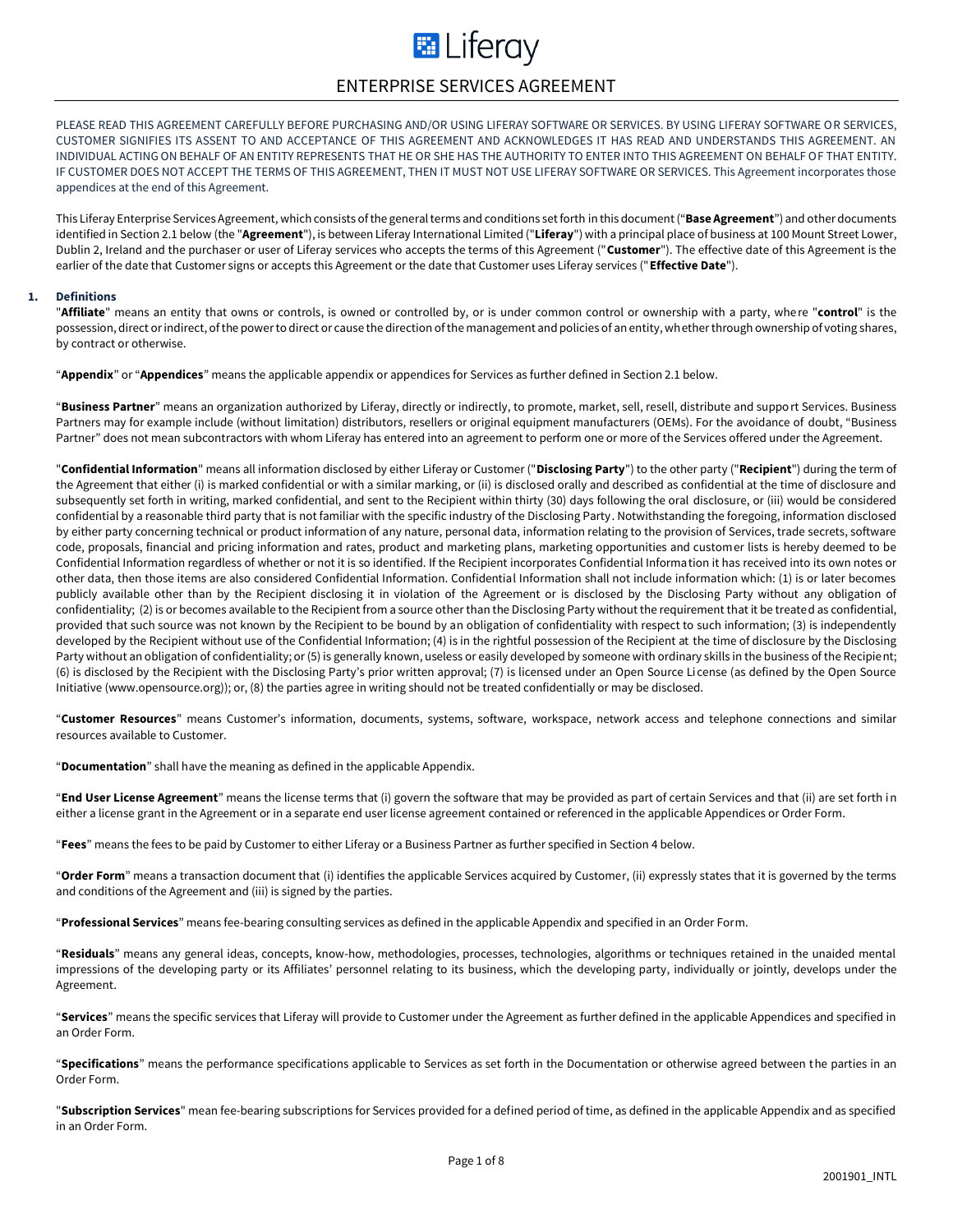

"**Taxes**" means (i) any tax, levy, impost, deduction, charge, rate, withholding or duty by whatever name called levied, imposed or assessed with respect to any transaction contemplated by the Agreement, including (without limitation) (a) goods and services tax, value added tax, sales tax, use tax or consumption tax, (b) withholding tax and (c) excise duty, stamp duty, customs duty and other like taxes, fees or surcharges (including regulatory fees or surcharges); and (ii) any interest, penalty, charge, fine or fee or other amount of any kind assessed, charged or imposed on or in respect of the taxes and other amounts referred to in (i) above; but (in all cases) excludes taxes based solely on Liferay's net income.

"**Training Services**" means Liferay's training courses as defined in the applicable Appendix and specified in an Order Form.

"**Unit**" is the measurement of Service usage as further defined in the applicable Appendix and specified in an Order Form.

## **2. Scope of the Agreement**

## **2.1 Elements of the Agreement**

The Agreement establishes a framework for the provision of Services by Liferay to Customer. Liferay offers a variety of Services, including Subscription Services, Professional Services or Training Services.. The parties agree that the terms of this Agreement will govern all orders and use by Customer of Services unless otherwise agreed by the parties in writing. Most of these offerings are standardized and described in Appendices, which augment the Agreement. In order to acquire any Services from Liferay, Customer and Liferay will execute an Order Form, which shall identify the applicable Services and incorporate by reference the Base Agreement and the Appendices applicable to the acquired Services. Liferay acknowledges that some customers require the issuance of a purchase order in order to effect orders as part of their procurement systems and processes. If a Customer's purchase order is accepted by Liferay, such acceptance is limited to and the Purchase Order will only become part of the Agreement with respect to the terms of the quantities, descriptions, Services, Fees, delivery schedule, and duration of Services, and any additional or different terms or conditions, or any other attempt by Customer to vary in any degree any of the terms of the Agreement or an Order Form by such purchase order, shall be rejected by the parties and null and void. In the event both Liferay's Order Form and Customer's purchase order are executed by Customer and presented to Liferay for a specific order, only the terms of Liferay's Order Form shall apply. If Customer procures any Services from a Business Partner of Liferay, Section 2.4 will apply.

## **2.2 Order of Priority**

In the event of any conflict or inconsistency between the provisions in the body of the Base Agreement, the Appendices, an Order Form and/or any Customer purchase order terms accepted by Liferay, the terms will be interpreted in the following order: (i) the terms of the applicable Appendix, (ii) the terms of the Base Agreement, and for direct orders of the Customer from Liferay (iii) the terms of the applicable Order Form and (iv) the accepted terms of a Customer purchase order issued to Liferay, if applicable; provided however, that a lower ranked document may override the higher ranked document limited to the scope of such lower ranked document only if (and limited to the extent) that the lower ranked document specifically identifies the parties' intent to override provision(s) of the higher ranked document.

## **2.3 Software**

As part of its Services Liferay may provide access to software components for download by Customer. In the context of Liferay's tradition as an open source software provider and unless explicitly specified otherwise in writing, such software is provided free of charge under perpetual licenses which are included in one or more End User License Agreement(s). As part of its Services, Liferay may offer Customer certain value-added assurances in connection with such software, which go beyond the terms of such EULAs. For the avoidance of doubt it is therefore clarified that in the event of a conflict or inconsistency between the terms of the Agreement (including any Appendices and Order Forms) and an End User License Agreement, the terms of the Agreement shall prevail between the parties to the applicable Order Form during the term of the Order Form. Notwithstanding any provision to the contrary in the Agreement, any applicable End User License Agreement will be governed by the laws set forth in the applicable End User License Agreement, without regard to any conflict of laws provisions.

## **2.4 Business Partners**

When Customer orders Services through a Business Partner, Liferay confirms that Liferay is responsible for providing the Services to Customer under the terms of the Agreement. However, Liferay is not responsible and shall not be liable for (i) the actions or omissions of Business Partners, (ii) any additional obligations not set out in the Agreement and which the Business Partners may have agreed to provide to the Customer, and/or (iii) any products or services that Business Partners supply to Customer under any separate agreements between a Business Partner and Customer.

## **2.5 Affiliates**

Liferay and Customer agree that Customer or Affiliates of Customer may acquire Services from Liferay or its Affiliates by entering into an Order Form with Liferay or a Liferay Affiliate. Upon entering into such Order Form, the respective parties agree that for the purposes of that Order Form they will observe, perform and be bound by the terms of the Agreement as if they were parties to it in the place of their respective Affiliates who have originally entered into the Agreement. An Order Form shall be considered a two-party agreement between Liferay or its Affiliate on the one hand and Customer or its Affiliate on the other hand. Accordingly, any reference in the Agreement to "Liferay" or "Customer" shall be construed solely as a reference to the specific entity (either the entities designated above as "Liferay" or "Customer" or their respective Affiliate) that executes or submits an Order Form. The parties acknowledge and agree that in the event an Order Form is executed or submitted by a Liferay Affiliate or a Customer Affiliate, adjustments to the terms of the Agreement may be made in particular, but not limited in order to address disparate tax or legal regimes in other geographic regions.

## **3. License and Ownership**

## **3.1 Marks**

Unless expressly stated in an Order Form, no right or license, express or implied, is granted in the Agreement for the use of any Liferay, Liferay Affiliate, Customer, Customer Affiliate or third party trade names, service marks or trademarks, provided that Customer grants Liferay and its Affiliates a license to include the name and logo of Customer in listings made available to the public for the sole purpose of identifying Customer as a customer of Liferay.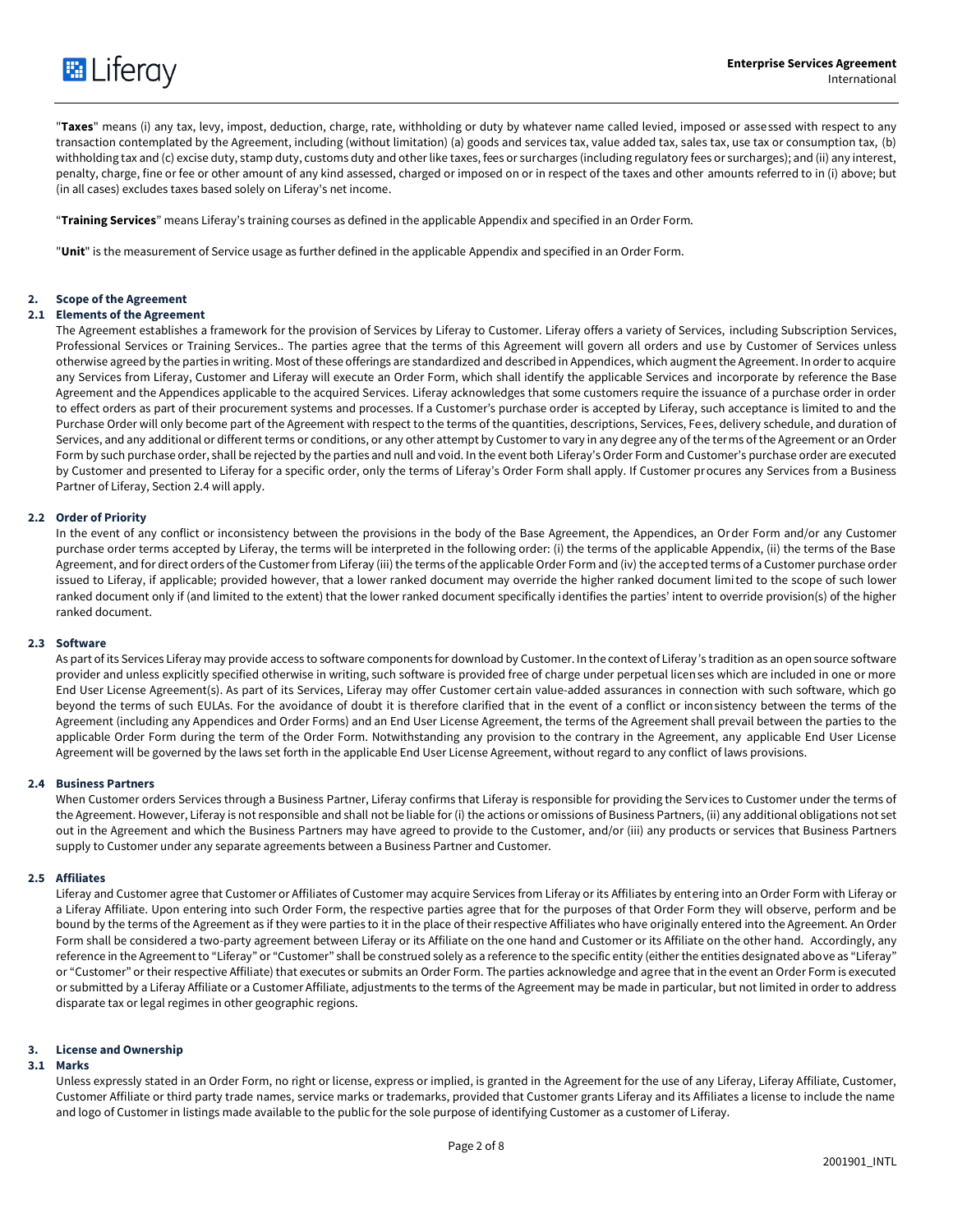

## **3.2 Software**

The various software items provided by Liferay as part of the Services under this Agreement are each governed by one or more End User License Agreement(s) as set forth in Section 2.2 above.

## **3.3 Freedom to Use Ideas**

Subject to Section 9 and notwithstanding anything to the contrary contained in the Agreement or an Order Form, the ideas, methods, concepts, know-how, structures, techniques, inventions, developments, processes, discoveries, improvements and other information and materials developed by Liferay, individually or jointly, in and during the course of any Order Form may be used by Liferay, in perpetuity without an obligation to account (whether financially or otherwise), in any way Liferay deems appropriate, including by or for itself or its customers or partners.

## **4. Fees, Expenses and Payment Terms**

## **4.1 Unit, Business Partner Transactions**

Customer agrees to pay Liferay (or, if applicable, a Business Partner) the applicable Fees for each Unit. The following Sections 4.2, 4.3 and 4.4 shall only apply to direct transactions between Liferay and Customer. In the event that Customer acquires Services from a Business Partner, Sections 4.2, 4.3 and 4.4 will not apply but the applicable fees, payment terms and taxes will be as agreed separately between Business Partner and Customer.

## **4.2 Fees and Expenses**

The Fees for the Services (i) will be identified in an Order Form, (ii) unless otherwise specified in a writing accepted by Liferay, do not include, currency conversion fees, wire transfer fees or other bank payment charges ("**Transaction Fees**") or out-of-pocket expenses incurred by Liferay in order for the Services to be rendered and Customer will make payments net of all Transaction Fees, (iii) are due upon Liferay's acceptance of an Order Form or, for renewal of Services, at the start of the renewal term, and (iv) are payable in accordance with Section 4.3. The Fees for any renewal term for Services or additional Units will be assessed at the time of renewal or the additional order, respectively; provided, that for Subscription Services that renew according to Section 10.2, Liferay provides an email notification of any price changes to the email address associated with the applicable Customer account at least sixty (60) days prior to the renewal date of the Subscription Services following which such prices changes shall take effect on renewal. Liferay has no obligation whatsoever to accept any additional orders. To the extent that Customer utilizes any vendor management systems, Liferay will not be liable for any fees associated with the participation, registration or use of such systems ("**Vendor Management Fees**"). If any party is required to pay, withhold or deduct any Vendor Management Fees or Transaction Fees, Customer shall increase the sum payable to Liferay by the amount necessary to offset any such Vendor Management Fees and Transaction Fees, so that Liferay ultimately receives an amount equal to the full amount of Fees as invoiced.

## **4.3 Payment Terms**

Liferay will invoice Customer for the Fees upon Liferay's acceptance of the applicable Order

Form and upon acceptance of any future order. Unless otherwise specified in an Order Form, Customer will pay Fees and expenses, if any, no later than thirty (30) days from the date of receipt of a correct invoice; provided, however, that Fees for Training Services or any service credits are due prior to delivery. Except as otherwise expressly provided in the Agreement or an Order Form, any and all payments made by Customer pursuant to the Agreement including any Order Forms will be made without the right of set-off or chargeback and are non-refundable, provided, however, that this does not otherwise limit the remedies available to Customer under the Agreement in the event of a breach of the Agreement by Liferay. If actual payment has not been received within thirty (30) days of the date of receipt of a correct invoice, Liferay reserves the right (i) to suspend or cancel performance of all or part of the Services, if payment is not received by Liferay within ten (10) days after Liferay provided notice of non-payment to Customer and/or (ii) terminate the applicable Order Form and/or the Agreement in accordance with Section 10.3. Furthermore, Customer will reimburse Liferay for all costs (including reasonable legal fees) associated with collecting delinquent or dishonored payments by Customer that are more than thirty (30) days past due. At Liferay's option, interest charges may be added to any past due amounts at the lower of: (i) one and a half percent (1.5%) per month or (ii) the maximum amount allowed by applicable law. Payments by Customer will thereafter be applied first to accrued interest and then to the principal unpaid balance.

## **4.4 Taxes**

All consideration payable or to be provided under or in accordance with the Agreement (including any Fees) is exclusive of Taxes. Customer will pay Liferay an amount equal to any Taxes arising from or relating to the Agreement or an applicable Order Form which are paid by or are payable by Liferay and are separately itemized in Liferay's invoices to Customer. If Customer is required to withhold or deduct any portion of the payments due to Liferay, Customer will increase the sum payable to Liferay by the amount necessary so that Liferay receives an amount equal to the sum it would have received had Cus tomer not made withholdings or deductions. If Customer is exempt from paying any or all Taxes, Customer shall provide Liferay with written evidence of such Tax exemptions issued by the applicable taxing authority. Customer shall, on at least an annual basis and upon reasonable request from Liferay, update or re-confirm such status. Liferay reserves the right to invoice for applicable Taxes, if Customer fails to maintain or update written evidence of such tax-exempt status with Liferay.

## **5. Reporting and Verification**

#### **5.1 Reporting**

Customer will notify Liferay in writing (or, if applicable, the Business Partner) promptly if the actual number of Units utilized by Customer exceeds the number of Units for which Customer has paid the applicable Fees. In its notice, Customer will include the number of additional Units and the date(s) on which such Units were first utilized. Liferay (or the Business Partner, as applicable) will invoice Customer for the applicable Services for such Units and Customer will pay for such Services no later than thirty (30) days from the date of the receipt of the invoice. The Fees for such additional Units will be assessed at Liferay's then-current rates at the time that the Customer provides the notification according to this Section 5.1.

## **5.2 Verification**

Upon request, and, unless prior non-compliance has been established, not more than once during each twelve-months-period, Customer will self-certify and report to Liferay in a writing executed by an authorized representative of Customer with actual knowledge, the actual number of Units utilized by Customer and that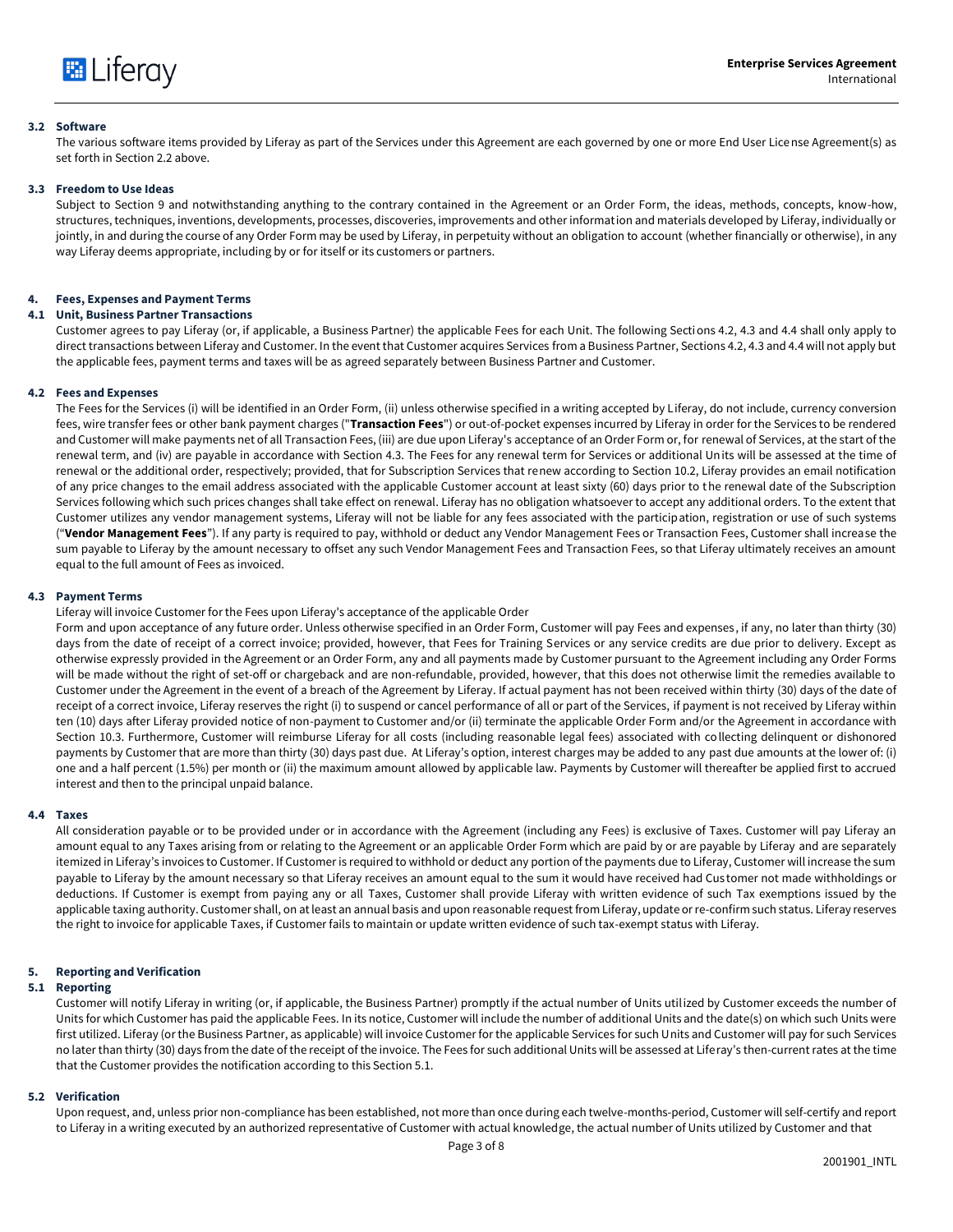

Customer is using the Services in accordance with the terms of the Agreement. During the term of the Agreement and for one (1) year thereafter, Liferay or its designated agent may audit Customer's facilities and records to verify Customer's compliance with the Agreement. Any such audit will take place not more than once during each twelve-months-period (unless prior non-compliance has been established), only during Customer's normal business hours and upon no less than ten (10) days prior written notice from Liferay. Liferay will give Customer written notice of any noncompliance, including the number of underreported Units and invoice Customer for the applicable Services. The Fees for such underreported usage will be assessed at Liferay's then-current rates. If Customer underreports the number of Units utilized by more than five percent (5%) of the number of Units for which Customer paid, Liferay will also invoice Customer for the reasonable costs it has incurred as part of the audit in the invoice for the underreported Units. Customer will pay Liferay for the costs together with the Fees for the applicable Services provided with respect to the underreported Units within fifteen (15) days from the date of the invoice.

## **6. Representations and Warranties**

## **6.1 Limited Warranty**

Each of the parties represents and warrants that (i) it has the authority to enter into the Agreement and (ii) that it will comply with the good business practices and laws in accordance with Section 13.8. Liferay represents and warrants to Customer that: (1) the Services will be performed in a professional and workmanlike manner by qualified personnel; (2) during the applicable Services term, the Services will materially comply with the Documentation or Specifications, if applicable; and (3) to Liferay's knowledge, the Services do not, at the time of delivery to Customer, include malicious code with the purpose of adversely affecting the operation, security or integrity of a system. For the breach of the warranties set forth in this Section 6.1 (1) and (2), Customer's exclusive remedy, and Liferay's and its Affiliates' entire liability, will to the maximum extent permitted by applicable law be the re-performance of the applicable Services, or if Liferay cannot substantially correct a breach in a commercially reasonable manner, Customer may terminate the relevant Services and receive a pro rata refund of the Fees paid for the deficient Services as of the effective date of termination.

## **6.2 Disclaimer of Warranty**

EXCEPT AS STATED UNDER SECTION 6.1, TO THE MAXIMUM EXTENT PERMITTED BY APPLICABLE LAW, THE SERVICES (INCLUDING ANY SOFTWARE) AS PROVIDED BY LIFERAY AND ITS AFFILIATES ARE PROVIDED AND LICENSED "AS IS" WITHOUT WARRANTY OF ANY KIND, EITHER EXPRESSED OR IMPLIED, INCLUDING, BUT NOT LIMITED TO, THE IMPLIED WARRANTY OF QUALITY, MERCHANTABILITY, TITLE, NON-INFRINGEMENT AND FITNESS FOR A PARTICULAR PURPOSE, AND SUCH IMPLIED WARRANTIES, AND ANY OTHER WARRANTIES, REPRESENTATIONS, CONDITIONS AND TERMS, EXPRESS OR IMPLIED (AND WHETHER IMPLIED BY STATUTE, COMMON LAW, COURSE OF DEALING, TRADE USAGE OR OTHERWISE) ARE HEREBY EXCLUDED TO THE FULLEST EXTENT PERMITTED BY LAW. LIFERAY AND ITS AFFILIATES DO NOT GUARANTEE THAT THE SERVICES OR ANY SOFTWARE PROVIDED UNDER THE AGREEMENT HAVE BEEN DESIGNED TO MEET CUSTOMER'S SPECIFIC BUSINESS REQUIREMENTS, THE USE OF SUCH SERVICES OR SOFTWARE WILL BE UNINTERRUPTED OR ERROR FREE, COMPLY WITH LEGAL OR REGULATORY REQUIREMENTS APPLICABLE TO CUSTOMER, OR THAT LIFERAY WILL CORRECT ALL SOFTWARE ERRORS. CUSTOMER AGREES THAT IT IS SOLELY RESPONSIBLE FOR THE RESULTS OBTAINED FROM THE USE OF THE SERVICES AND SOFTWARE PROVIDED UNDER THE AGREEMENT.

WITHOUT LIMITING THE GENERALITY OF THE FOREGOING DISCLAIMER, THE SERVICES AND ANY SOFTWARE PROVIDED UNDER THE AGREEMENT ARE NOT SPECIFICALLY DESIGNED, MANUFACTURED OR INTENDED FOR USE IN (I) FACILITIES OR ENVIRONMENTS REQUIRING FAILSAFE PERFORMANCE, INCLUDING BUT NOT LIMITED TO (A) THE PLANNING, CONSTRUCTION, MAINTENANCE, CONTROL, OR DIRECT OPERATION OF NUCLEAR FACILITIES, (B) AIRCRAFT NAVIGATION, CONTROL OR COMMUNICATION SYSTEMS, WEAPONS SYSTEMS, (C) DIRECT LIFE SUPPORT SYSTEMS OR (II) ULTRA-HAZARDOUS OR STRICT LIABILITY ACTIVITIES AND THE CUSTOMER IS SOLELY RESPONSIBLE AND EXPRESSLY ASSUMES ALL RISK FOR ANY SUCH USE.

## **7. Exclusion and Limitation of Liability, Risk Allocation**

## **7.1 Exclusion of Liability**

SUBJECT TO SECTION 7.3, AND NOTWITHSTANDING ANYTHING TO THE CONTRARY CONTAINED IN THE AGREEMENT OR AN ORDER FORM AND TO THE MAXIMUM EXTENT PERMITTED UNDER APPLICABLE LAW, IN NO EVENT WILL A PARTY OR ITS AFFILIATES HAVE ANY LIABILITY TO THE OTHER PARTY AND/OR ITS AFFILIATES, UNDER ANY LEGAL OR EQUITABLE THEORY, WHETHER IN CONTRACT, TORT (INCLUDING, WITHOUT LIMITATION, NEGLIGENCE), PRODUCT LIABILITY, STATUTE OR OTHERWISE, FOR OR IN CONNECTION WITH:

- (I) ANY ECONOMIC LOSSES, LOSS OF REVENUE, LOSS OF CUSTOMERS OR BUSINESS, LOSS OF OR DAMAGE TO REPUTATION OR GOODWILL, LOSS OF ANTICIPATED PROFITS, LOSS UNDER OR IN RELATION TO ANY OTHER CONTRACT, LOSS OR CORRUPTION OF DATA OR INTERRUPTION OF SERVICES, LOSS OF ANTICIPATED SAVINGS OR BENEFITS, RELIANCE OR COVER OR ANALOGOUS COST RELATED TO THE PROCUREMENT OF REPLACEMENT SERVICES OR SOFTWARE;
- (II) ANY LOSSES, COSTS, EXPENSES OR DAMAGES ARISING OUT OF OR IN CONNECTION WITH THE OTHER PARTY'S NON-COMPLIANCE WITH LAWS OR REGULATIONS (INCLUDING WITHOUT LIMITATIONS THOSE APPLICABLE TO THE OTHER PARTY'S OPERATIONS OR USE OF THE SOFTWARE OR SERVICES), PRODUCT LIABILITY AND INTERRUPTION OR DELAYS IN THE OTHER PARTY'S BUSINESS; OR
- (III) ANY LOSSES, COSTS, EXPENSES OR DAMAGES OTHER THAN DIRECT DAMAGES, INCLUDING WITHOUT LIMITATION, ANY INDIRECT, INCIDENTAL, SPECIAL, EXEMPLARY, CONSEQUENTIAL OR PUNITIVE DAMAGES, LOSSES, COSTS OR EXPENSES.

IN EACH CASE (I) THROUGH (III), WHETHER OR NOT FORESEEABLE; EVEN IF A PARTY HAS BEEN ADVISED OF THE POSSIBILITY OF SUCH DAMAGES, LOSSES, COSTS OR EXPENSES.

# **7.2 Limitation of Liability**

SUBJECT TO SECTIONS 7.1 AND 7.3 AND EXCEPT FOR CLAIMS FOR FEES, EXPENSES OR TAXES UNDER THE AGREEMENT INCLUDING ANY ORDER FORM AND INTEREST THEREON, FOR ALL EVENTS AND CIRCUMSTANCES AND TO THE MAXIMUM EXTENT PERMITTED UNDER APPLICABLE LAW, THE AGGREGATE AND CUMULATIVE LIABILITY OF A PARTY AND ITS AFFILIATES TO THE OTHER PARTY AND/OR ITS AFFILIATES ARISING OUT OF OR RELATING TO THE AGREEMENT AND ALL ORDER FORMS, INCLUDING WITHOUT LIMITATION ON ACCOUNT OF PERFORMANCE OR NON-PERFORMANCE OF OBLIGATIONS, REGARDLESS OF THE FORM OF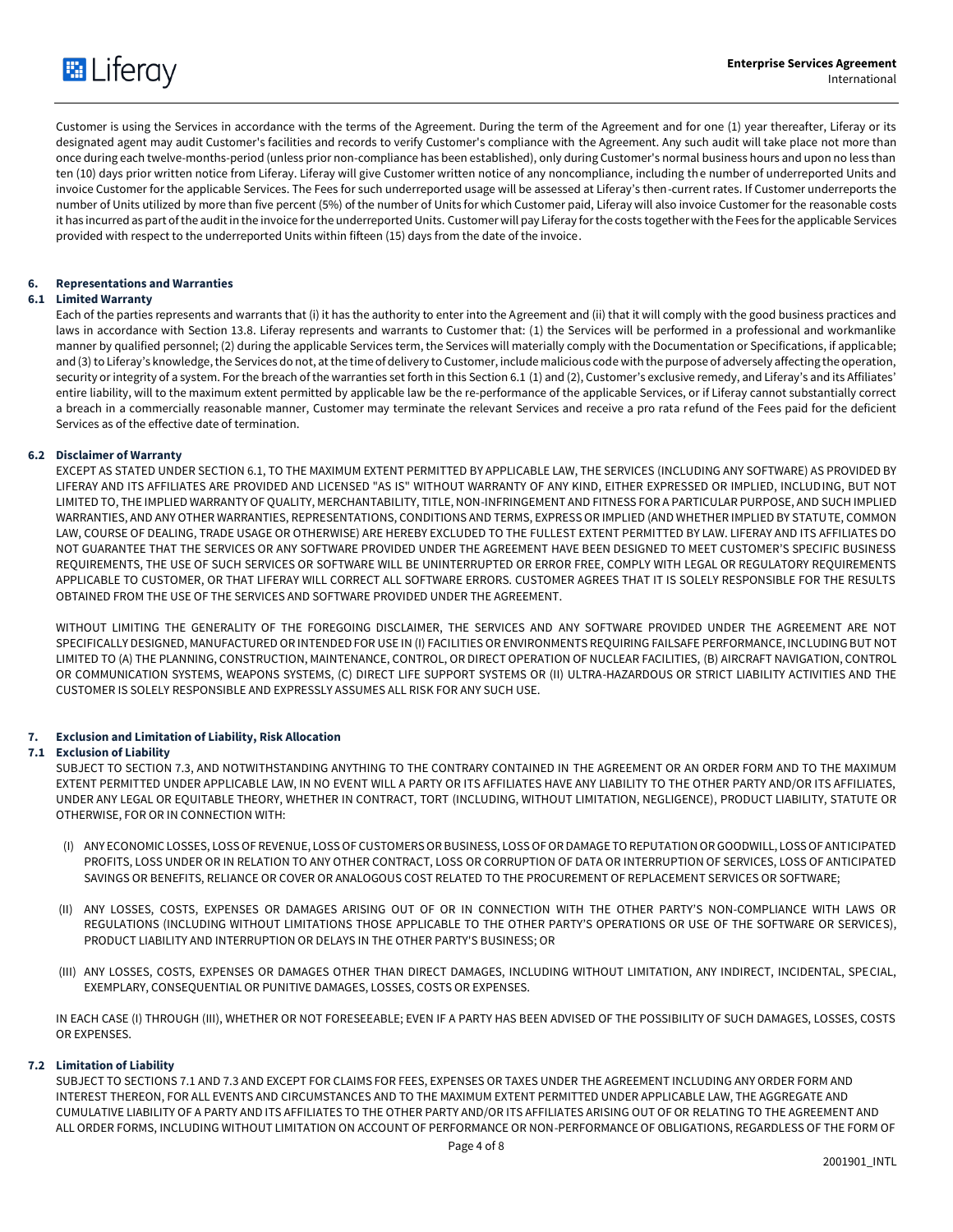

THE CAUSE OF ACTION, WHETHER IN CONTRACT, TORT (INCLUDING, WITHOUT LIMITATION, NEGLIGENCE), STATUTE OR OTHERWISE WILL NOT EXCEED, THE GREATER OF (I) TWENTY THOUSAND EURO (€20,000) OR (II) THE FEES RECEIVED BY LIFERAY DURING THE TWELVE (12) MONTHS IMMEDIATELY PRECEDING THE FIRST EVENT GIVING RISE TO LIABILITY, WITH RESPECT TO THE PARTICULAR SERVICES GIVING RISE TO LIABILITY UNDER THE MOST APPLICABLE ORDERING DOCUMENT, PROVIDED THAT, IF CUSTOMER HAS PREPAID ANY FEES FOR SUBSCRIPTION SERVICES FOR TERMS LONGER THAN TWELVE (12) MONTHS, THE APPLICABLE LIABILITY AMOUNT SHALL BE THE ANNUALIZED PRO RATED AMOUNT RECEIVED BY LIFERAY FOR THE RELEVANT TWELVE-MONTH PERIOD.

## **7.3 Exceptions**

NOTWITHSTANDING SECTIONS 7.1 AND 7.2 AND ANYTHING ELSE TO THE CONTRARY IN THE AGREEMENT, NOTHING IN THE AGREEMENT SHALL LIMIT OR EXCLUDE THE LIABILITY OF A PARTY OR ITS AFFILIATE(S) IN THE FOLLOWING CIRCUMSTANCES:

- WITH REGARD TO A PARTY'S INFRINGEMENT, MISUSE, EXPORT, OR MISAPPROPRIATION OF THE OTHER PARTY'S INTELLECTUAL PROPERTY LICENSED BY THE PARTY TO THE OTHER PARTY UNDER AN END USER LICENSE AGREEMENT OR OTHERWISE IN WRITING UNDER THE AGREEMENT OR AN ORDER FORM;
- (II) BREACH OF ITS CONFIDENTIALITY OBLIGATIONS UNDER SECTION 9
- (III) FRAUD, FRAUDULENT MISREPRESENTATION OR WILLFUL MISCONDUCT; OR
- (IV) DEATH OR BODILY INJURY CAUSED BY THE NEGLIGENCE OF A PARTY OR ITS AFFILIATE(S),

(V) TO THE EXTENT SUCH LIMITATIONS OR EXCLUSIONS OF LIABILITY ARE NOT PERMITTED BY THE APPLICABLE LAW.

## **7.4 Allocations of Risk**

SECTIONS 6 AND 7 ALLOCATE THE RISKS BETWEEN THE PARTIES UNDER THE AGREEMENT. THIS ALLOCATION IS AN INTRINSIC PART OF, AND THE BASIS OF, THE BARGAIN BETWEEN THE PARTIES AND WITHOUT SUCH ALLOCATION, LIFERAY WOULD NOT HAVE ENTERED INTO THE AGREEMENT. LIFERAY'S PRICES FOR SERVICES REFLECT THIS ALLOCATION OF RISKS AND THE WARRANTIES, DISCLAIMER OF WARRANTIES, EXCLUSIONS AND LIMITATION OF LIABILITY SPECIFIED HEREIN. THE LIMITATIONS, EXCLUSIONS AND DISCLAIMERS CONTAINED IN SECTIONS 6 AND 7 APPLY TO THE MAXIMUM EXTENT PERMITTED BY APPLICABLE LAW, EVEN IF ANY REMEDY (INCLUDING ANY LIMITED OR EXCLUSIVE REMEDY) PROVIDED FOR IN THE AGREEMENT FAILS IN ITS ESSENTIAL PURPOSE.

## **8. Intellectual Property Rights**

Liferay provides certain legal assurances for intellectual property provided to its Customer, in case of third party intellectual property infringement claims. The terms and conditions of these assurances (if applicable) vary depending on the nature of such Services and therefore are set forth in the Appendices.

# **9. Confidentiality**

## **9.1 Confidentiality Obligations**

Liferay and Customer agree that during the term of the Agreement, as a condition to the receipt of Confidential Information hereunder, Recipient shall: (i) except as expressly permitted by the Agreement not disclose, directly or indirectly, to any third party any portion of the Confidential Information without the prior written consent of the Disclosing Party; (ii) not use or exploit the Confidential Information except for the provision of Services; (iii) upon the Disclosing Party's written request promptly return or destroy, at Recipient's option, all materials and documentation regarding the Confidential Information received hereunder save for (a) Confidential Information stored in routine back-up media not accessible during the ordinary course of business and (b) archival copies of the Confidential Information that the Recipient needs to maintain in order to comply with statutory or regulatory requirements, unless otherwise prohibited by law, provided that in both cases (a) and (b) the Confidential Information shall remain subject to the Agreement; and (iv) exercise at least the same degree of care in safeguarding the Confidential Information as Recipient would with its own confidential information, provided that at a minimum, the Recipient must use reasonable care to protect the information. Both parties agree that obligations of confidentiality will exist for a period of two (2) years following initial disclosure of the particular Confidential Information unless terminated earlier pursuant to this Section 9 or in writing by the Disclosing Party; provided that, (1) to the extent the Confidential Information is subject to longer confidentiality terms under mandatory applicable law, the Recipient will protect such Confidential Information as required by such law and (2) if the Confidential Information constitutes a trade secret Recipient will protect such Confidential Information perpetually as long as it constitutes a trade secret.

## **9.2 Permitted Disclosures**

The parties may disclose Confidential Information only to those employees, Affiliates, agents, representatives and contractors who have a "need to know" such information in order to undertake their work with respect to the Agreement or otherwise to the benefit of the parties and to its auditors and legal counsel, in each case, who are under a written obligation or otherwise obligated by law to keep such information confidential using standards of confidentiality not less restrictive than those required by the Agreement. Recipient may disclose Confidential Information, if it is required to do so by applicable law, court order, or regulation, any governmental or other regulatory authority. Before disclosing such information, Recipient will notify Disclosing Party of the disclosure requirement (if it can provide notice without breaching any legal or regulatory requirement or court order) and cooperate with Disclosing Party (at the Disclosing Party's expense) to obtain a protective order or other similar protection. If Recipient is required by law, statute, regulation or court order to make such a disclosure Recipient shall furnish only the portion of the Confidential Information that Recipient, in the opinion of its legal counsel, is legally required to disclose and shall exercise reasonable efforts to preserve for the remainder the confidentiality of the Disclosing Party's Confidential Information.

## **9.3 Equitable Relief**

Each party acknowledges and agrees that due to the unique nature of Confidential Information, any breach of the obligations of this Section 9 may cause the nonbreaching party irreparable harm for which an adequate remedy at law may not be available and that, therefore, the non-breaching party will be entitled to seek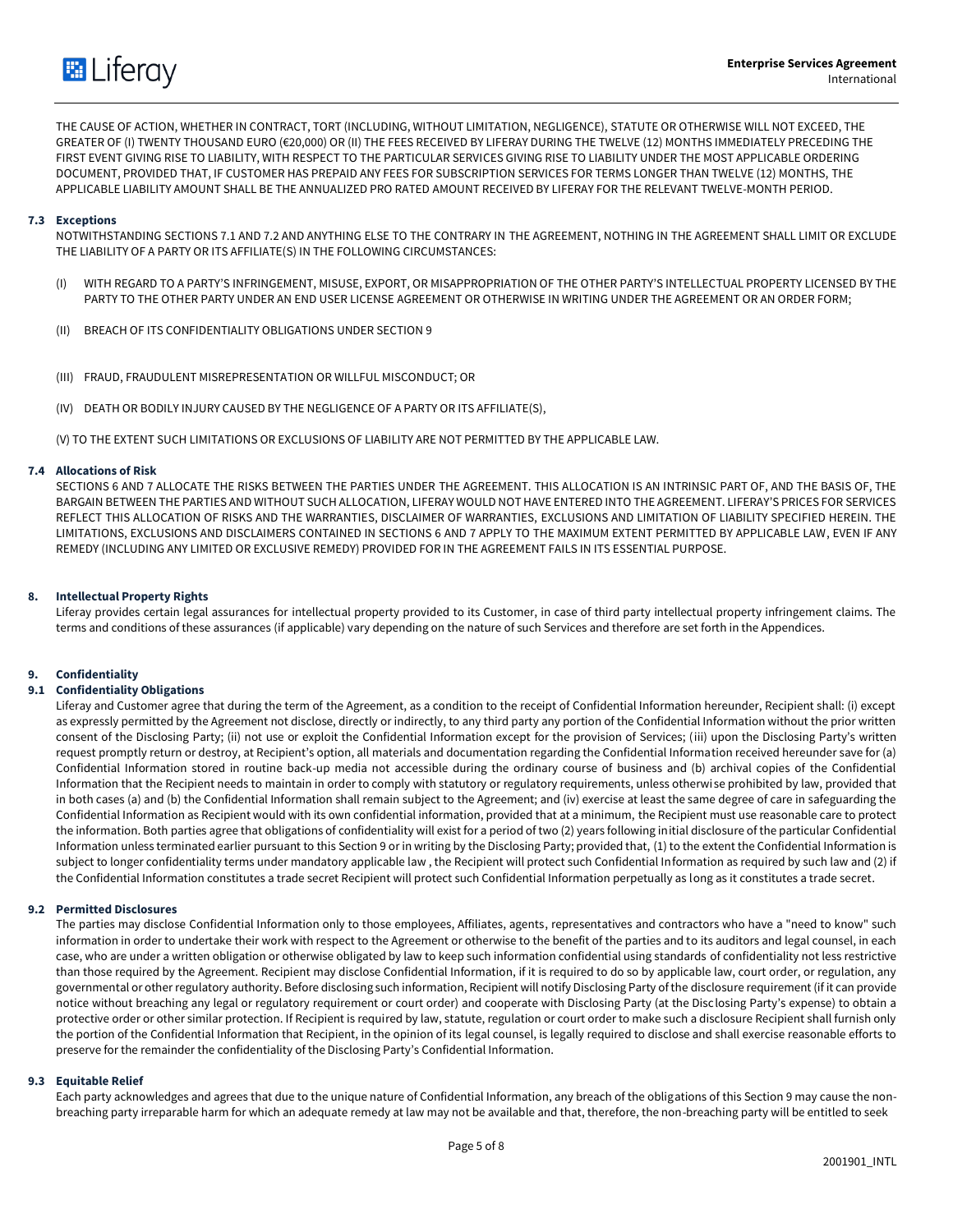

appropriate equitable remedies including temporary restraining order(s) or preliminary or permanent injunction relief from a court of competent jurisdiction to stop or prevent any breach of this Section 9, in addition to all other remedies available at law.

## **10. Term and Termination**

## **10.1 Term and Termination of Agreement**

The term of the Agreement shall begin on the Effective Date and will terminate at the expiration of ninety (90) days following written notice of termination given by one party to the other. Termination of the Agreement will not operate to terminate any Order Form and the terms and conditions of the Agreement will continue in full force and effect to the extent necessary to give effect to any Order Form in effect at the time of termination of the Agreement and until such time as the applicable Order Form(s) expires or is terminated in accordance with Sections 10.2 or 10.3 below.

#### **10.2 Term and Termination of Order Form**

The term of an Order Form begins on the date of last signature once the Order Form is fully executed ("**Order Form Effective Date**") and continues in full force and effect until the expiration of the term of the Services ordered in the Order Form (including any renewal terms) or until earlier terminated in accordance with the Agreement. For Professional and Training Services, Customer must use any Services set forth in an Order Form during the term specified in the Order Form or within one (1) year of the Order Form Effective Date, whichever is shorter; if unused, such Services will expire. Unless otherwise agreed in the applicable Order Form, with respect to Subscription Services and provided that Liferay has provided an email notification of an upcoming renewal to the email address associated with the applicable Customer account at least sixty (60) days prior to the renewal date of the Subscription Services, the term will automatically renew for successive terms of one (1) year each, unless either party gives written notice to the other of its intention not to renew at least thirty (30) days before the commencement of the next renewal term.

#### **10.3 Termination**

If either party materially breaches the terms of the Agreement or an Order Form, and such breach is not cured within thirty (30) days after written notice of the breach is given to the breaching party, then the non-breaching party may, by giving written notice of termination to the breaching party, terminate the Agreement and/or any applicable Order Form, provided, however, that (i) no cure period will be required for a breach of Section 9 of the Agreement and (ii) in case of nonpayment of Fees the cure period shall only be ten (10) days. The termination of an individual Order Form will not terminate any other Order Form or the Agreement unless otherwise specified in the written notice of termination. Either party may terminate an Order Form, the Agreement, and any other Order Form(s) in existence at the time with immediate effect by written notice to the other party if the other party has been declared bankrupt or if a moratorium of payments has been declared, or if any proceeding of bankruptcy, insolvency or other law for the relief of debtors, including the appointment of any liquidator, examiner, administrator, receiver or trustee or assignment for the benefit of creditors shall be instituted or other similar or analogous event in any jurisdiction occurs.

#### **10.4 Survival**

If the Agreement or an Order Form is terminated for any reason, Sections 3, 4, 5.2, 6.2, 7, 9, 10.4, 11, 12, 13.1, 13.4-13.5, and 13.8-13.14 of the Agreement (as they are applicable with respect to each Order Form) will survive.

#### **11. Continuing Business**

Nothing in the Agreement will preclude or limit Liferay from providing software, materials, or services for itself or other customers, irrespective of the possible similarity of such software, materials or services to those that might be delivered to Customer. The terms of confidentiality in Section 9 will not prohibit or restrict either party's right to develop, use or market products or services similar to or competitive with the other party; provided, however, that neither party is relieved of its obligations under the Agreement. Furthermore, provided that each party shall comply with its confidentiality obligations relating to the disclosure of Confidential Information to third parties as provided in the Agreement, each party may use the Residuals resulting from access to or work with the other party's Confidential Information that does not constitute the other party's trade secret. Neither party shall have any obligation to limit or restrict the assignment of its employees or other resources or to pay royalties or account in any way for any work resulting from the use of Residuals.

#### **12. Governing Law, Consent to Jurisdiction**

The validity, interpretation and enforcement of the Agreement (and any dispute or claim relating to it, or its formation, existence, construction, performance or termination) will be governed by and construed in accordance with the laws of Ireland without giving effect to the conflicts of laws provisions thereof or the United Nations Convention on Contracts for the International Sale of Goods. All disputes or claims arising out of or relating to the Agreement or its subject matter will be submitted to the exclusive jurisdiction of the Irish courts and each party irrevocably consents to such personal jurisdiction and waives all objections to this venue.

## **13. Miscellaneous**

#### **13.1 Headings, Interpretation**

Headings to the sections of the Agreement are for convenience only and shall not have any effect on construction and interpretation of the Agreement. No provision shall be construed adversely to a party solely on the ground that the party was responsible for the preparation of this Agreement or that provision. In the Agreement, references to "includes," "including," "including but not limited to," "including without limitation" and words or phrases of similar import shall be deemed to have the same meaning and the words "includes(s)" and "including" shall not be deemed to be terms of limitation but rather be deemed to be followed by the words "without limitation."

## **13.2 Relationship Between the Parties, Subcontracting**

In all matters relating to the Agreement, Customer and Liferay shall act as independent contractors. Nothing in the Agreement or related to Liferay's performance of any Order Form will be construed to create an employment or agency relationship or a partnership between Customer (or any Customer personnel) and Liferay (or any Liferay personnel). Each party will be solely responsible for supervision, direction, control and payment of its personnel, including applicable taxes,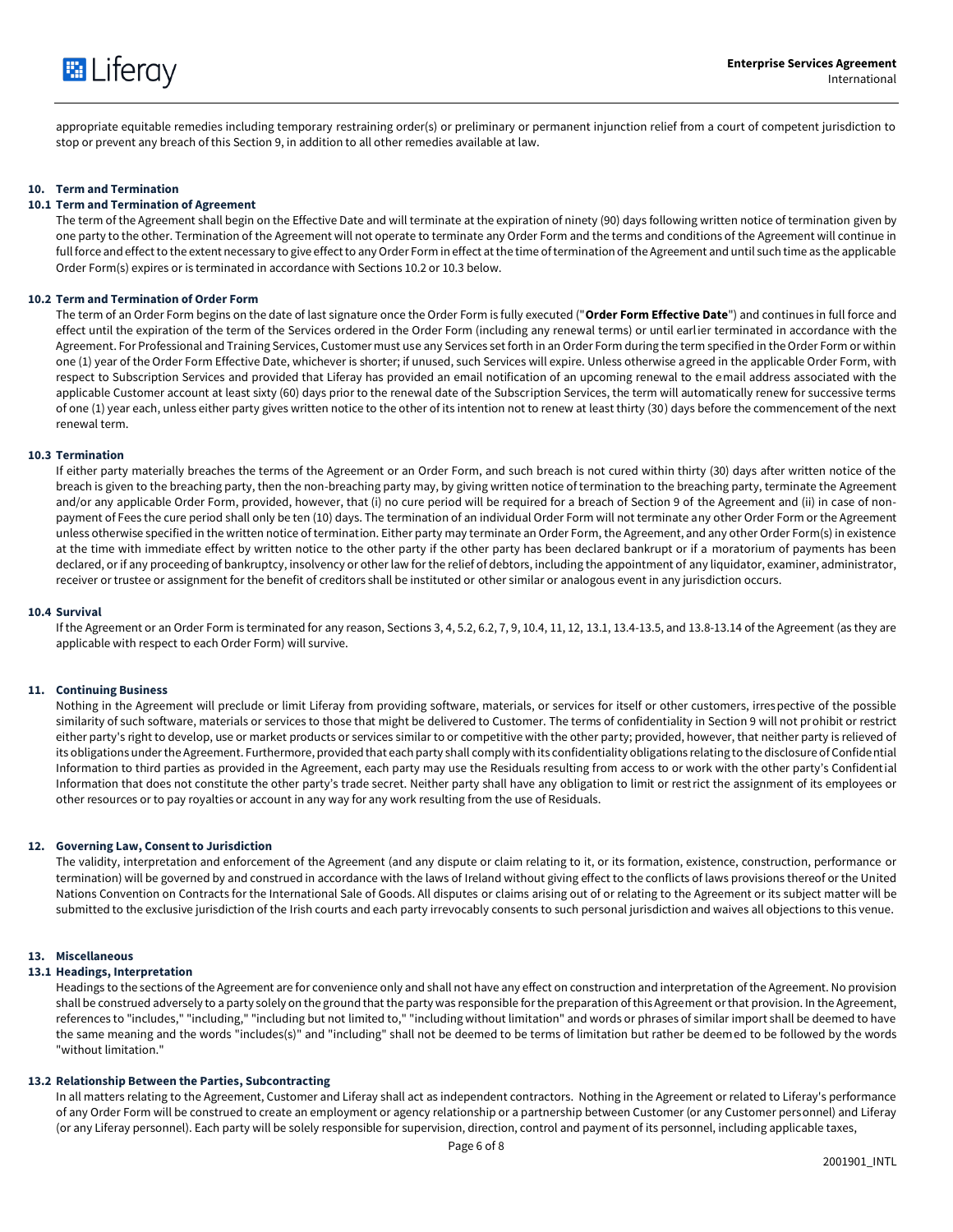

deductions, other payments and benefits. Liferay may subcontract Services under an Order Form to third parties or its Affiliates without the approval of Customer; provided, however, that (i) subcontractors agree to protect Customer Confidential Information subject to terms at least substantially similar with Section 9, and (ii) Liferay remains responsible to Customer for performance of its obligations hereunder. Neither party will represent that it has any authority to assume or create any obligation, express or implied, on behalf of the other party, or to represent the other party as agent, employee or in any other capacity. Nothing herein shall oblige parties to enter into any further agreement(s) with each other.

# **13.3 Assignments**

The Agreement is binding on the parties to this Agreement, and other than the rights conferred on Business Partners in Sections 4.1 and 5.1, nothing in the Agreement or in any Order Form grants any other person or entity any right, benefit or remedy of any nature whatsoever, except for the parties' Affiliates as expressly provided in the Agreement. Neither party may assign, novate, transfer or otherwise dispose of any of its rights or obligations under the Agreement and/or any Order Form without the other party's prior written consent which shall not be unreasonably withheld, delayed or conditioned; the party required to give its consent may however attach reasonable conditions to its consent. Either party may, upon written notice to, and without the prior approval of, the other party, (i) assign or novate the Agreement to an Affiliate as long as the Affiliate has sufficient credit to satisfy its obligations under the Agreement and the scope of the Services is not affected; and, (ii) assign or novate the Agreement pursuant to a merger or a sale of all or substantially all of such party's assets or shares, and in each case (i) or (ii) provided that (a) the assigning or novating party provides the other party with a written confirmation of the assignment or novation of all rights and obligations under the Agreement signed by both the assigning party and the assignee and (b) if the assignment is to a competitor of Liferay, written consent from Liferay shall be required. Any assignment in violation of this Section 13.3 is void. Each party must do all things reasonably necessary (including executing further documents) to give effect to an assignment or novation pursuant to this Section 13.3.

## **13.4 Dispute Resolution**

Each party agrees to give the other a written description of any problem(s) that may arise and to make a good faith effort to amicably resolve any such problem before commencing any proceeding. Notwithstanding the foregoing, either party may take any action reasonably required to protect such party's rights including temporary restraining order(s) or preliminary or permanent injunctive relief. Except for claims for Fees, Taxes and expenses under the Agreement and interest thereon, no claim or action, regardless of form, arising out of the Agreement or an Order Form may be brought by either party more than one (1) year after the cause of action has accrued.

## **13.5 Notices**

All notices permitted or required under the Agreement shall be in English, in writing and shall be delivered in person, by certified or registered post, by other nationally recognized overnight delivery service or electronic mail. Notices shall be deemed received the day of personal delivery, or in relation to transmission by electronic mail, at the time at which the notice enters an information system which is under the control of the recipient or five (5) days after deposit in the post or with a nationally recognized overnight delivery service. Customer shall direct all notices to Liferay under this Agreement to the following address: Liferay International Limited, Attn: Legal Department, 100 Mount Street Lower, Dublin 2, Ireland; E-mail: legal@liferay.com. Unless otherwise specified on an Order Form, all notices permitted or required under the Agreement from Liferay to Customer shall be addressed to the Customer's bill-to address as specified in an Order Form which may be updated from time to time by notice from Customer to Liferay as provided in this Section.

#### **13.6 Assistance**

If and to the extent that Customer agrees in an Appendix or an Order Form to provide Liferay access to Customer Resources as reasonably required by Liferay in order to provide any Services, Customer understands and agrees that (i) the completeness, accuracy of, and extent of access to, any Customer Resources provided to Liferay may affect Liferay's ability to provide such Services, and (ii) if reasonable access to Customer Resources is not provided, Liferay will be relieved from providing those Services dependent upon such access. Customer will obtain any third party consents necessary to grant Liferay access to the Customer Resources that is subject to the proprietary rights of, or controlled by, any third party, or which is subject to any other form of restriction upon granting access to the Customer Resources. In the event that Customer fails to fulfill its obligations under an applicable Appendix or Order Form in a timely manner, and this failure adversely impacts the provision of Services, Liferay will be entitled to appropriate relief, including adjusting the timing of its delivery of applicable Services.

#### **13.7 Force Majeure**

Neither party shall be liable to the other for failure or delay in the performance of a required obligation under the Agreement and/or Order Form if such failure or delay is caused by acts of God, wars, riots, strikes, fire, terrorist acts, flood, explosion, failure or diminishment of power or of telecommunications or data networks or services, earthquake or other natural disaster, government regulation, or other similar cause beyond such party's reasonable control (each, a "**Force Majeure Event**"); provided that such party gives prompt written notice of such condition and resumes its performance as soon as reasonably possible. If a Force Majeure Event continues for more than ninety (90) days continuously after the commencement of the Force Majeure event, either party may terminate the affected Order Form and/or the Agreement immediately by giving written notice to the other party and Liferay shall refund to Customer any pre-paid and unused Fees.

## **13.8 Good Business Practices**

Each of the parties agrees that (i) it has not and will not, in connection with the formation or performance of this Agreement, engage in any illegal, unfair, deceptive, or unethical business practices whatsoever, including, but not limited to, any act that would constitute a violation of the U.S. Foreign Corrupt Practices Act or the U.K. Bribery Act or any similar anti-corruption or bribery laws in any jurisdiction and (ii) it will comply with all applicable employment and occupational health and safety laws and regulations, including those related to employment practices, wages, and worker classification and it will comply with all applicable tax and social security laws as to its employees or contractors.

## **13.9 Export Compliance**

Liferay may supply Customer with technical data that is subject to export control restrictions. Liferay will not be responsible for compliance by Customer with applicable export obligations or requirements for this technical data. Customer agrees to comply with all applicable export control restrictions. If Customer breaches this Section 13.9 or the export provisions of an applicable End User License Agreement, or any provision referencing these sections, Liferay may immediately terminate the Agreement including any applicable End User License Agreements and/or the applicable Order Form and its obligations thereunder